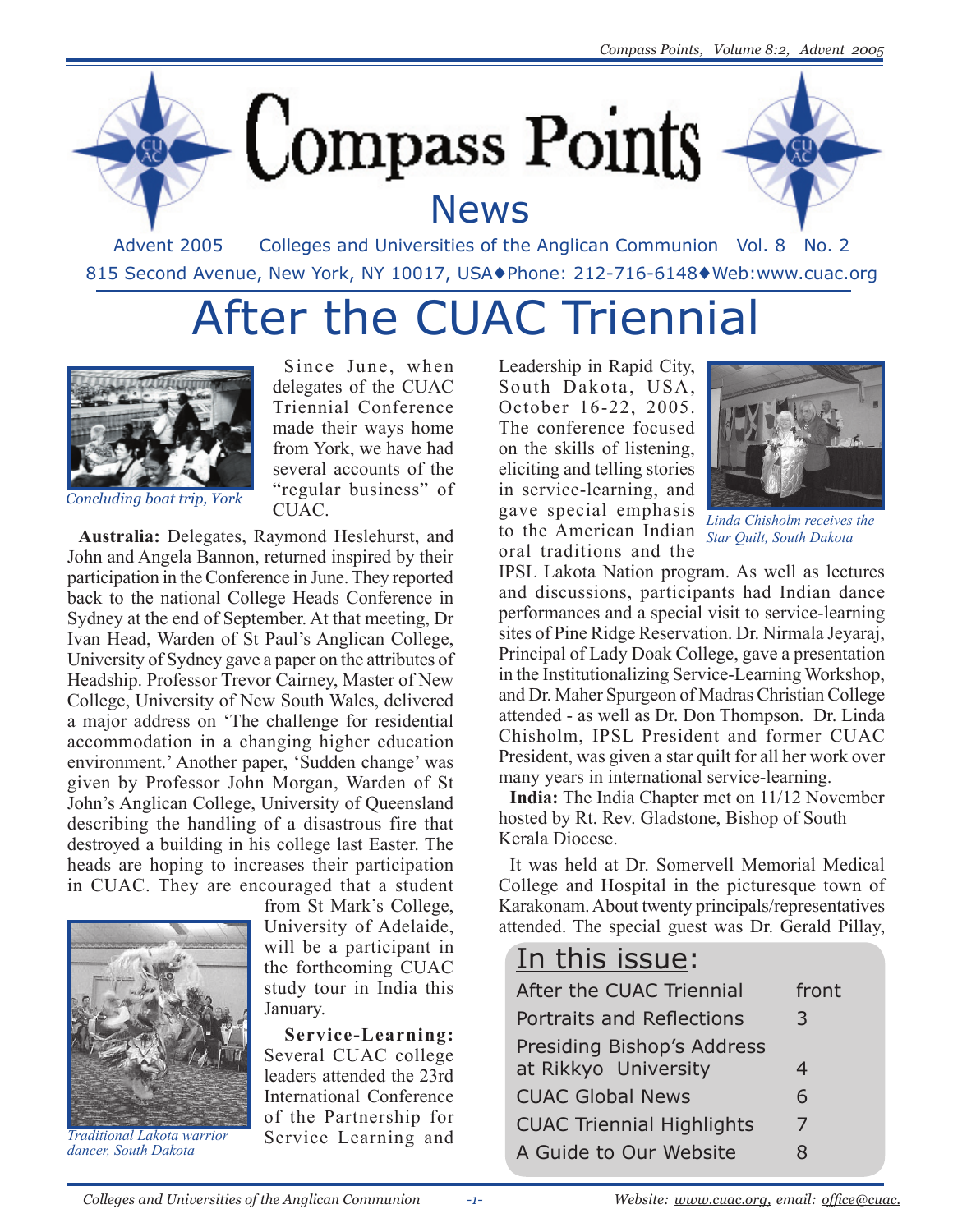Vice-Chancellor & Rector, Liverpool Hope University, UK. In his address he stressed the need to articulate our faith through an education that shapes life and moulds character. He pointed out that the only way to make a mark as *Dr. Pillay and Dr. Jeyaraj*Christian colleges and universities is to

stand for quality and care of individuals. Institutions could perform better together than standing alone in fulfilling their mission. Financial independence through innovative resource-generation and pooling of resources and building trusting relationships would take the institutions to greater heights. He concluded by quoting Nelson Mandela who went into prison as a young angry man but came out totally transformed as a proof of transformative education.

Dr. Achuthsankar S. Nair of the Centre for Bioinformatics, University of Kerala highlighted the impact of globalization and led the delegates through the latest ways in which information technology could be used in higher education. He illustrated how different kinds of educational experiences could be provided using sample software. Dr. Nirmala Jeyaraj made a small presentation on the 'why and how' of networking of colleges as an introduction to the group to chalk out strategies for effective collaboration.

After discussing the business of the Chapter, certain networking initiatives were planned:

1. To have a common training programme in the summer for young and relatively new faculty members from all member colleges.

2. To invite Chapter members for all programmes/ workshops/conferences conducted by individual institutions exempting them from registration and other charges

3. To strengthen institutional, regional and international collaborations and partnerships with Chapter members.

4. To make a conscientious effort to provide access to the underprivileged to study in our institutions.

Dr. Raju K. John agreed to act as Coordinator of the group. Prof. Hephzibah Doss, Bishop Cotton Women's Christian College, Bangalore offered to host the next Chapter meeting to be held in summer 2006.

**From Hurt to Health** Two of the India colleges, Madras Christian College in Chennai, and Lady Doak College in Madurai are hosting the CUAC-IPSL



*Launching the new boats given by the Madras Christian College*

Cross-Cultural trip in December-January "From Hurt to Health," looking at the ways in last year's tsunami disaster was responded to in both short and long term development. The trip will go to the village of Kokilamedu south of Chennai, where MCC has been helping re-equip villages with new fishing boats and

nets. It will then move to Madurai to look at development in rural areas of India.

**United Kingdom:** There was a meeting on November 17 of the Church of England College Principals, along with Bishop Martin Wharton of the CUAC Board. Up until now, this regular body has fulfilled the role of the UK Chapter. It was agreed to meet in the spring to form a new body whose purpose is to be specifically the English Chapter of CUAC. The Principals reviewed the operation of the UK Triennial. There was also a plea for CUAC to recover its links and opportunities for service learning.

**United States:** The next meeting of the Association of Episcopal Colleges, which is the US Chapter of CUAC, is to be held at the Bard College Graduate Center in New York, will have a discussion of a recent survey "The Spiritual Life of College Students" in the United States, published by the University of California. The study shows that students have high expectations for the role that colleges and universities can play in their spiritual and emotional development. More than two-thirds say that it is "essential" or "very important" that their college enhance their self-understanding, and rate highly the role they want their college to play in expressions of spirituality. The survey has significant consequences both for academic programs and chaplaincy.

**Japan-Canada**: In May and June of this year, four Renison college students (Canada) went to Poole Gakuin University in Osaka to study Japanese. The program is part of Renison's Program in East Asian Studies. The trip occurred

just after the Golden Week holidays in early May. Students stayed with "host families," which gave a real base to learning Japanese culture. They commuted to the college. Students were also paired with Japanese students, so on a daily basis the Japanese students helped the students with their Japanese homework, while later the Renison students taught English. "You don't realize how

complicated a language can be, even when learning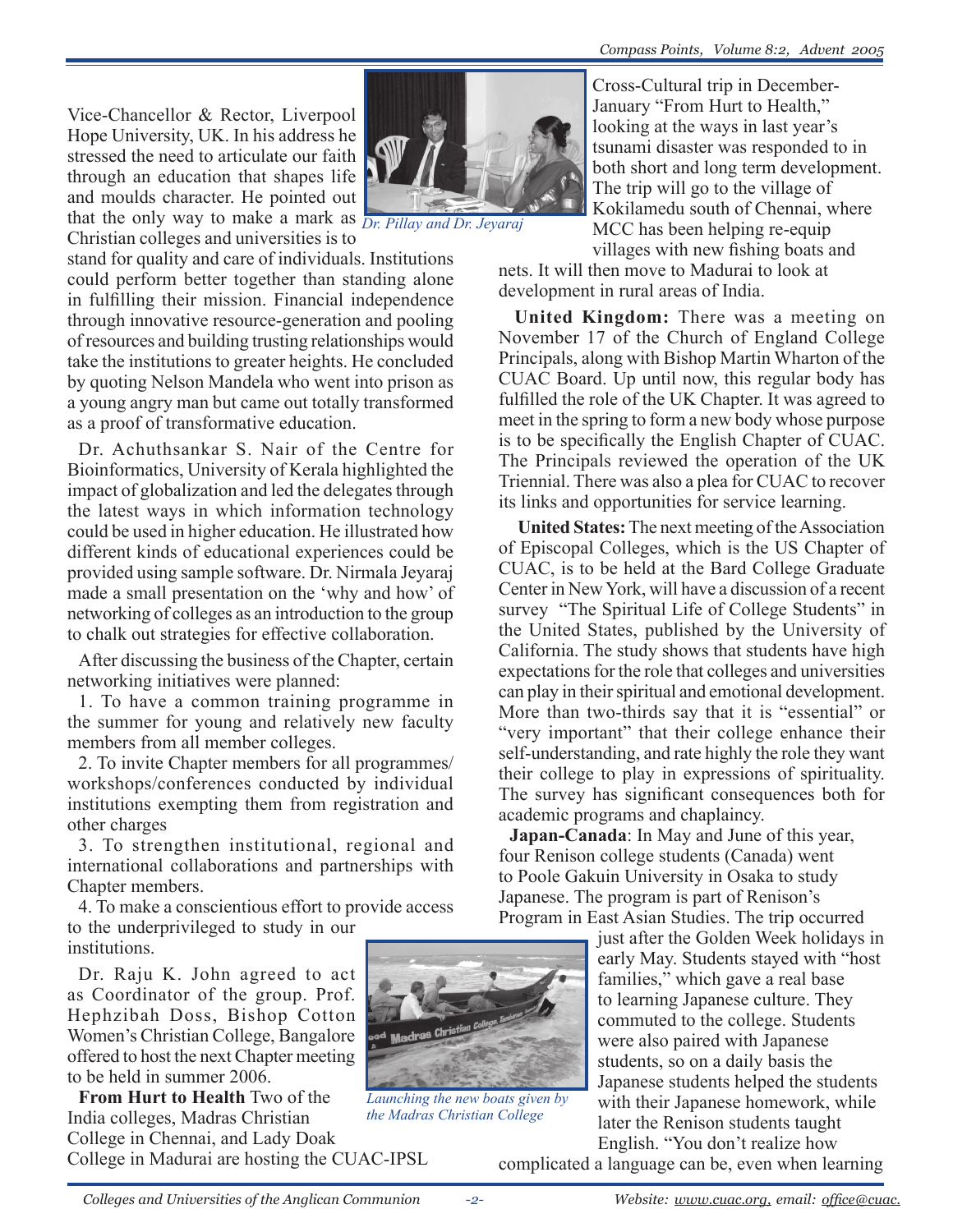## Portraits and Reflections by Dr. Stuart Stritzler-Levine, Bard College

*The walk from the Canterbury Cathedral campus to the Christ Church University College ... more a short stroll ... was never unpleasant, although a modest few of the strollers were observed on occasion to lose their way and take a longer route. The project which I here reveal and of which I speak at the moment came about, and has proceeded in stages. Noting as I did the ever present good humor in our band of conferees and carrying my camera to predinner convivial time and a more formal dinner, I struck upon the idea of portraits of our fellows. Actually close-up single shots with my obtrusive camera seemed to add a touch of merriment to the evening. I then found myself continuing this odd activity for the next several days in Canterbury and then at York and St. John College. The image number mounted.*



*Many of us, perhaps even most, in colleges around the world have known the struggle to maximize the diversity of our existence for the better education of those in our charge. I have listened to many speak with startlingly good intelligence and common sense about the value and importance of diversity on our campuses. We each observe the immensity of the task and the meager advance of our results. Step back for a moment and observe the remarkable presence of the CUAC collective. Suddenly one can see all that we are and were meant to be from our very founding a dozen years ago.* 

*The final stage of my project that began* 

*Returning to New York from Old York and achieving the contact sheets I sensed something more that my project* 

*wished to convey. The set of single image prints brought the individuals back to mind. Then I wondered what the collective image might reveal. Matting close to fifty single prints on three adjacent* 

*panels allows one to step back and view the CUAC collective.*

*with light-hearted moments at our triennial dedicated to the theme of "learning through each other's living", has become that which is derived from the reach of our faces ... from all that CUAC is as a result of what was begun.*



 *Colleges and Universities of the Anglican Communion Website: www.cuac.org, email: office@cuac.*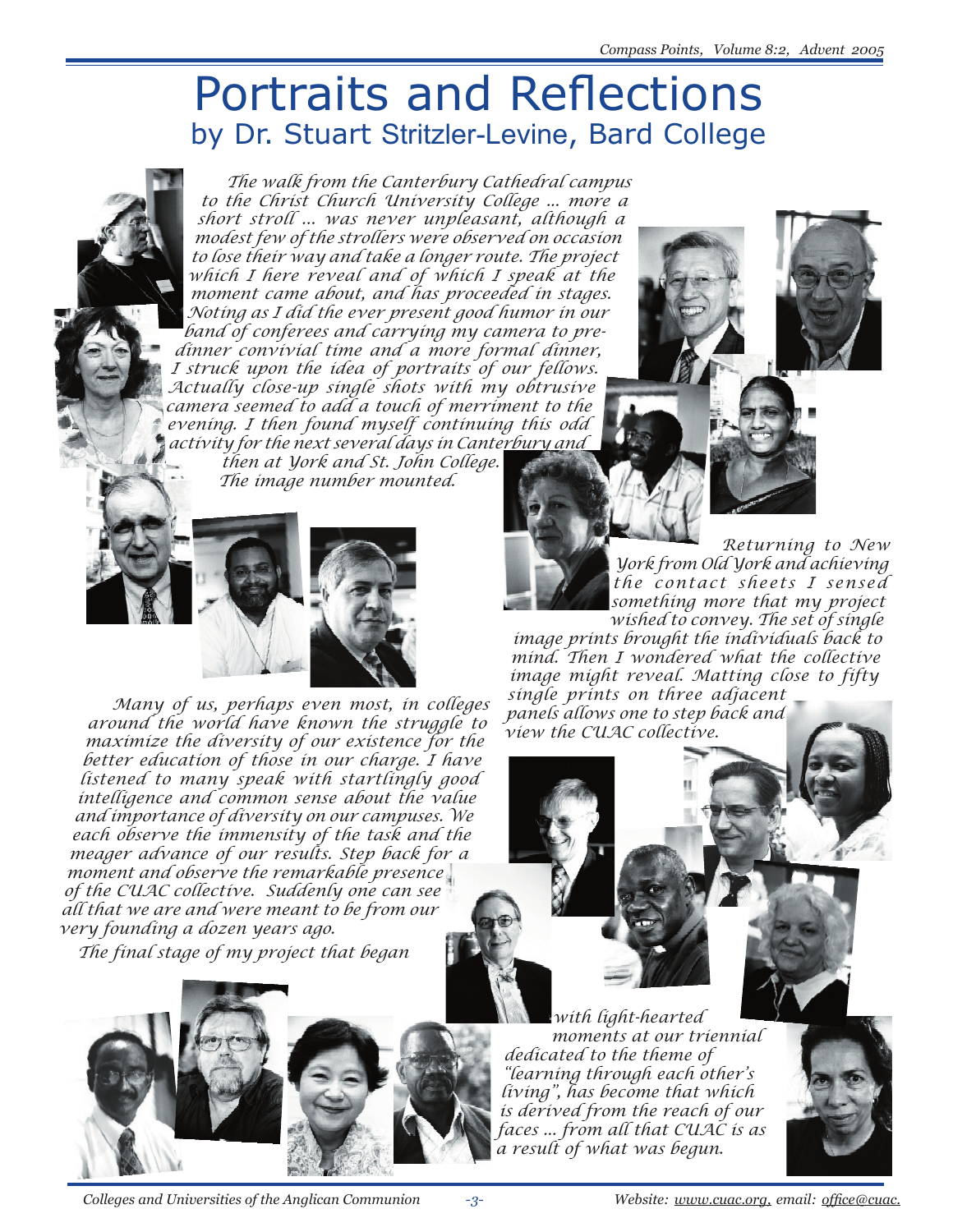## Address at Rikkyo University Presiding Bishop of the Episcopal Church Receives Honorary Doctorate from Rikkyo (St. Paul's) University, Japan

In 1854, twenty years before the founding of the small school that was to become this great university, a series of lectures and essays entitled *The Idea of a University* was published in England. The author was an Anglican vicar in Oxford, John Henry Newman, who later became a Roman Catholic. Newman was a leader in what was known as the Oxford Movement, and had a profound influence on Anglican thought. Given the passion for education of Bishop Channing Moore Williams, the father of this university, I think

we could safely surmise that he was well acquainted with Newman's writings and likely influenced by them.

Looking through Newman's lectures in preparation for this address, I found that there is much of Newman's thought that is relevant today. His observations have confirmed and expanded my own thinking about the nature and purpose of a university, and most especially one that has a religious foundation. With this in mind, let me offer some reflections.

Ours is an age of information overload. This is certainly true in the United States and I suspect in Japan as well. In many ways the acquisition of information has become a form of *Presiding Bishop Frank T. Griswold*  addiction. The capability of the Web to yield more and more information, even about subjects in which we may have no particular interest, has led many

of us into an all absorbing fascination, particularly given we can even get to the Web on a cell phone! "All things in moderation," the Ancients tell us; this applies not only to eating and drinking but to our use of such things as the Internet as well.

"One does not live by bread alone," we are told in Scripture: neither does one live by information alone. Some years ago a friend of mine who was teaching at the Harvard Divinity School was summoned to a meeting of the administration of the Business School to discuss a glaring lack detected in the members of the incoming class. Brilliant and capable they were beyond all imagining, but they largely lacked any framework for making ethical decisions. They knew a great deal and had all sorts of information at their fingertips, but they had no way of ordering what they knew beyond the demands and strategies of the market place. It is not that they were evil or had a penchant for dishonesty, there simply was no larger perspective to inform the decisions and choices they were obliged to make as part of working through the case studies presented in class.

This raises the question: What is the nature and purpose of a university? John Henry Newman de-

> scribes a university as a school or place of universal learning or knowledge, "a place for the communication and circulation of thought, by means of personal intercourse, through a wide extent of country." He points to books as "one special instrument," (and we, in our own day, might add electronic forms of transmitting information). At the same time, he is very clear about what one might call the incarnational dimension of learning: that is the interaction, and in some sense the mutual education, that occurs between student and teacher.

> Interestingly, my own education began at a school named St. Paul's, a name this institution once bore. As I look back on those days, it was the passion of certain teachers for what they taught, and their desire to share that passion with me and my fellow students, that engaged me and drew forth a desire and

fascination for the subject at hand. This capacity of the teacher to draw forth and to engage the student, as well as to welcome and be expanded by what one receives from the student, lies at the heart of mutual education.

Respect for one another and the possibility of friendship are integral to this kind of learning. Without mutual respect a student can become a passive receiver of information. So, I am delighted to know that this university, by which I have been so honored, is characterized by warm relationships and mutual respect between students and faculty. Mutual education is therefore occurring in this place.

This dynamic of mutual education, grounded



*receives honorary doctorate from Rikkyo (St. Paul's) University, Japan (photo is courtesy of ENS)*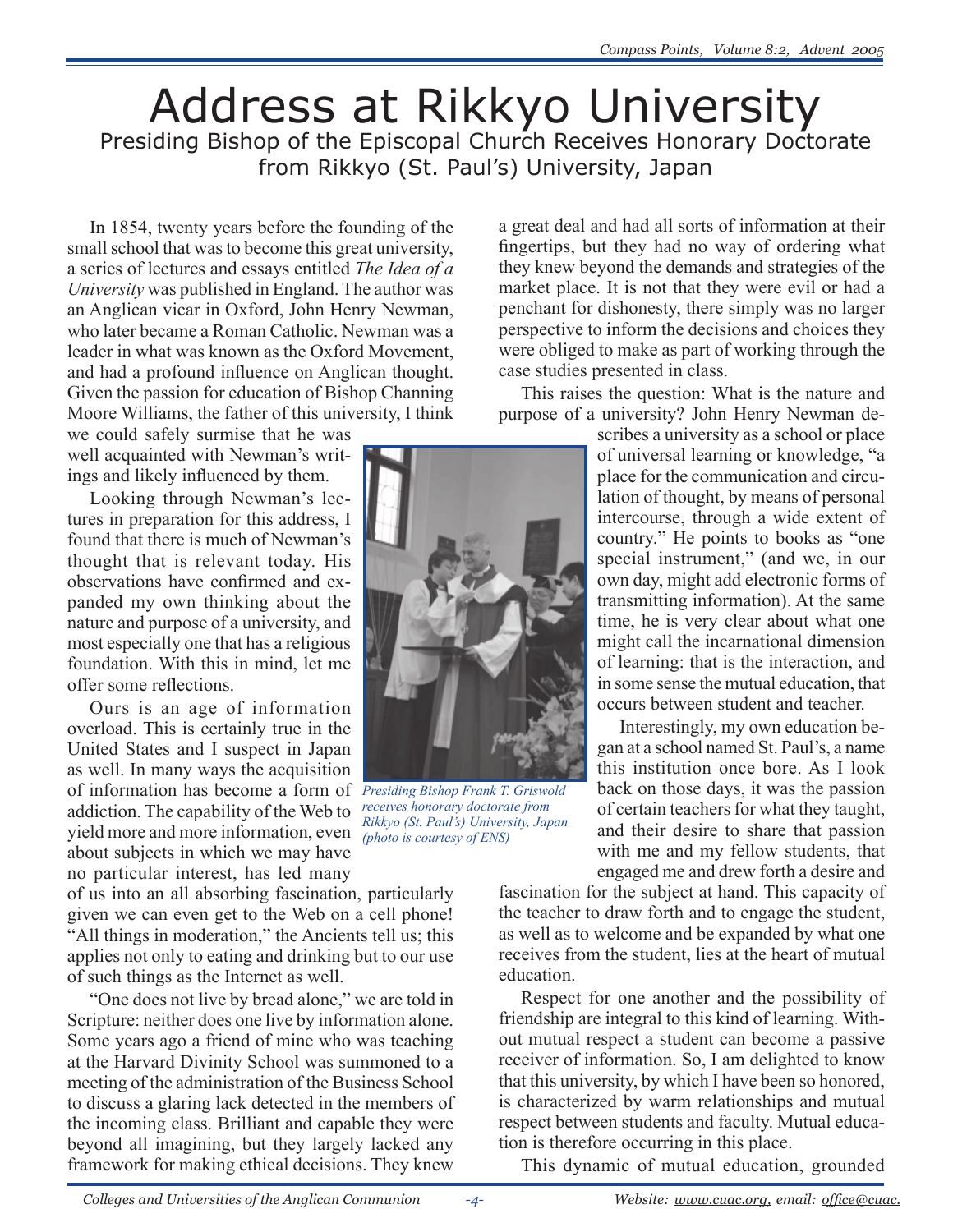in mutual respect, is deeply rooted in the religious tradition upon which this university was founded. According to that tradition, we have been created in the image and likeness of God. We are mediators of God's own life and truth to one another. This is not so much because of what we say. It is because of who we are. Compassion, trust, fidelity, affection are not abstractions. They are lived truths. We experience them through the webs of relationship that bind us to one another and constitute our humanity. And as such they reveal something of that sacred mystery we name as God.

For Christians this bearing of life and truth to one another is predicated upon baptism whereby we become limbs of Christ's risen body, the Church. As such no limb can say to another, "I have no need of you," without doing violence to the body as a whole. We are, however, not passive or limp appendages. Each limb is imbued with a particular gift or grace with which it is called to build up the body and serve the common good. Mutual education is a process of drawing out and sharing gifts of knowledge, experience, inquisitiveness, imagination, acuity of thought and perception not primarily for the sake of one's personal advancement, but for the sake of the *Rikkyo (St. Paul's) University* common good. I speak here of my own culture when I say that though the no-

tion of the common good is valued it is not always pursued. Too frequently it is made subservient to individual success or gratification.

 Mutual education involves not only the mind, but also the heart. The heart here is understood not simply as the seat of emotion, but in the ancient sense as the core and center of the human person. "Acquire a heart and you shall be saved," declared one of the Desert Fathers of the 4<sup>th</sup> century. Saved from what? Saved from that terrible state of inversion and self-preoccupation in which we become prisoners of ourselves. The acquisition of a heart opens us to others and to the world.

And this chapel, which I have learned is part of the two original red brick campus Quads designed in 1911, is at the heart of life at Rikkyo. Passed many times in the day, entered occasionally or frequently for the purpose of worship or simply to be alone, the chapel is sign and symbol of that larger and deeper purpose to which this university bears witness.

And what is that larger purpose? Here I turn again

Address to Rikkyo University *(cont'd from p.4)* to Newman. In defining what he means by Liberal Education, Newman describes a "process of training, by which the intellect, instead of being formed or sacrificed to some particular or accidental purpose, some specific trade or profession, or study or science, is disciplined for its own sake, for the perception of its own proper object, and for its own highest culture." This training of the intellect involves the whole person, mind as well as heart, because universal knowledge or learning is about wisdom: wisdom understood as a deep and all embracing kind of knowing in which disparate dimensions of truth are unified and brought together and are transformed into what can only be

called insight.

In Scripture, Wisdom is brought forth as the first of God's creative acts, she is personified as God's companion in the work of creating the world, and in Jesus Wisdom is made flesh and lives among as. In the Psalms, we are told: "The fear of the Lord is the beginning of wisdom." Fear, in this case, means awed availability to the wild mystery we name as God and encounter in Christ—Christ, whom the 16<sup>th</sup> century Spanish poet, John of the Cross, describes as "Los insulas extrañas" that is "strange islands" never before seen because the ways of Christ, experienced in an intimate encounter of the heart, are always surprising and unfamiliar and larger that any of our imaginings. Fear of the Lord also means a willingness to listen to the voice of the

Spirit who speaks in our hearts, speaks to our very depths, saying, "Seek my face — seek me as wisdom, love and the deepest truth of who you are and are called to be."

Wisdom, therefore, is not a body of information we can possess, but a relationship to be lived with the One who is wisdom — a relationship that expands and unifies and reconciles our minds with our hearts. Such is the process of training the intellect and the highest culture that determines a truly liberal, that is an all-embracing, education.

When we look to the founding by Bishop Channing Moore Williams in 1874 of a small school of five students we see that the larger purpose spoken of by Newman was shared by the founder of this institution. Bishop Williams was concerned not only with the propagation of Christianity but also with providing for the whole person: their intellectual development and also their ethical and moral foundation and growth. He clearly understood the need for a relationship with the One who is wisdom.





*Dr. Tauro Oshimi, President of* 

*(photo is courtesy of ENS)*

*-5-*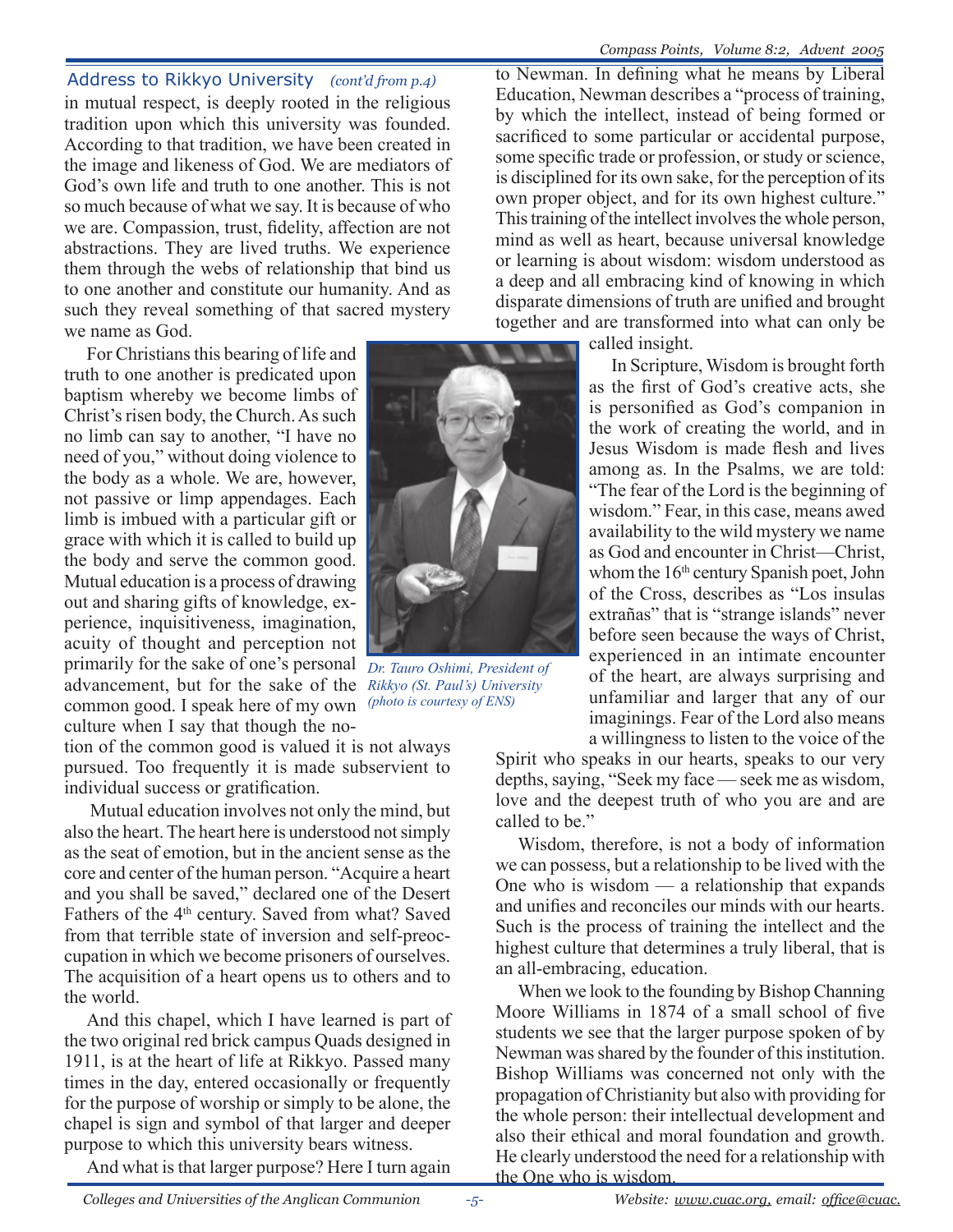# CUAC Global News

All these (as well as other) news have been a part of CUAC monthly online newsletter, News and Opportunities. To receive the newsletter on monthly basis, please send a note to office $@$ cuac. org. Past issues of the newsletter, as well as other CUAC publications, are found on

our webpage, www.cuac.org (look under Publications).

*John's University, Taiwan* August 1, 2005, was marked by a morning **TAIWAN: St. John's Institute of Technology has been upgraded to St. John's University.** St. John's University, formerly St. John's and St. Mary's Institute of Technology, located in Tamsui, Taiwan, celebrated an upgrade from Institute of Technology to University of Technology with ceremonies on August 1st. Over 200 dignitaries, faculty, alumni, and government officials were in attendance for the day of activities. The accreditation as a university of technology, which became official on service with Right Reverend David J.H.

Lai presiding bishop in the Diocese of Taiwan addressing the gathered, followed by a ceremony formally announcing the upgrade with presentations from representatives of the Taiwan government and the unveiling of the University's new sign, and concluded with an afternoon celebration party.

Established in Taiwan in 1967, St. John's and St. Mary's was the successor school to St. John's University in Shanghai China which was in existence from 1879 to 1952. When its Board of Trustees decided to create a new university bearing the same spirit and tradition as St. John's this time in Taiwan, Taiwanese officials agreed, but it was to be a five year junior college not a formal university. Thus, the school got its second start as St. John's and St. Mary's Jr. College. In 1999 St. John's and St. Mary's became an accredited 4 year technical college. Along with the university's president Peter Yang the Board of Trustees has set 2010 as the date by which they hope to accomplish this goal.

"It is a very great encouragement to the students as well as the faculty" said President Yang of the recent upgrade. "Originally St. John's was one of the best universities in mainland China, with many great accomplishments by its alumni. Already here in Taiwan as an institute we have accomplished much. Becoming a formal university will mean finally restoring the great legacy of St. John's University."



**UK: Universities Upgraded.** We were notified by Rev Canon John Hall of the Church of England that several of the CUAC institutions in UK have now formally adopted the title University, with the

permission of HM Privy Council and the Charity Commission. The institutions with the new title are:

· **Canterbury Christ Church University**  (formerly University College)

· **The University of Winchester**  (formerly King Alfred's College, then University College Winchester)

· **The University of Chester** (formerly Chester College, then University College Chester)

· **Liverpool Hope University** (formerly University College)

The heads of all these institutions are now called Vice-chancellor rather than Principal. The Archbishop of Canterbury will be installed as Chancellor of Canterbury Christ Church University in Canterbury Cathedral in December this year.

**LIBERIA: Cuttington University College has been also awarded the full university status.** On July 24, Cuttington University celebrated completion of the first academic year since they have been able to return to the partially restored campus. On October 24 Cuttington started the new academic year. And on November 12 it celebrated the official launching of the Graduate School and induction of Dr. Henrique Tokpa into the office of President. And finally, with a grant from Trinity Church, Wall Street, Cuttington was able to establish a highspeed Internet connection. This will allow its faculty and student to access the vast array of the educational on-line resources, enable distance learning and, potentially, will replace the library destroyed during the years of civil unrest.

Cuttington's campus in Suakoko had been looted and severely damaged during the years of civic unrest, all the roofing material was removed, library and farms were destroyed… In spite of that, and with generous assistance from its friends and supporters, Cuttington managed to have a full academic year on the partially restored campus. And they are doing some remarkable things, like re-training "ex-combattants" for peaceful life, preparing teachers for devastated village schools, doing research in agriculture and sociology, and running a program in nursing. Cuttington needs any help it can get in terms

#### *(Continued on page 8)*



*Dr. Peter Yang, Presiden t of St.*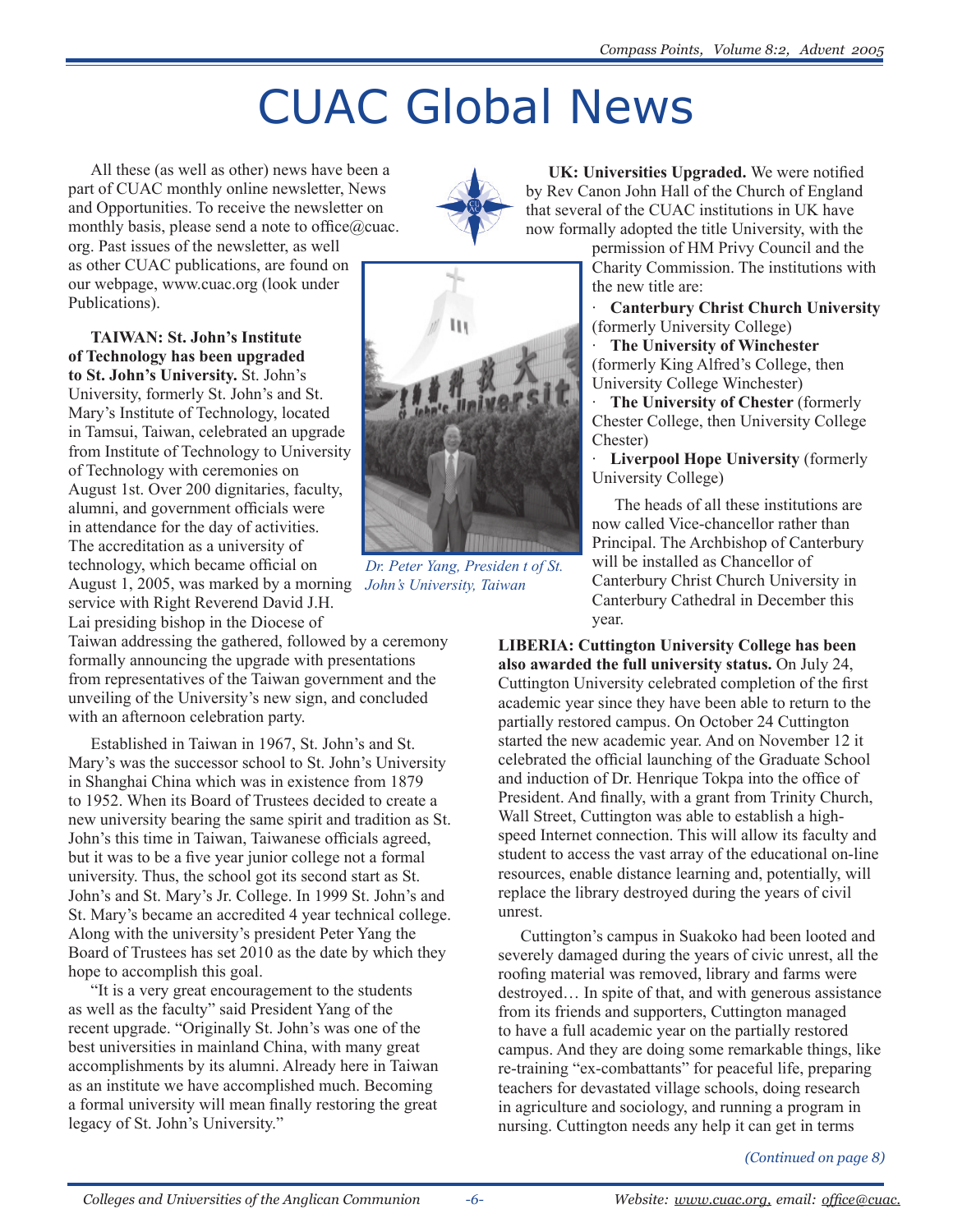## CUAC Triennial Highlights For a full Summary of the Conference, Conference papers and photos, please visit our website, www.cuac.com

Present were delegates from India, Pakistan, Africa, the Philippines, Japan, Canada, Australia, New Zealand, the U.S., China, Taiwan, Korea, Haiti, Jamaica, England and Ireland.

Delegates were welcomed in the Opening Eucharist by the Rt. Rev. Stephen Venner, Bishop in Canterbury, on behalf of the Archbishop of Canterbury. The Rt. Rev. Martin Wharton, Bishop of Newcastle, preached on the kind of love

and respect that has to be lived to realize how to "Learn through Each Other's Living", the theme of the 2005 CUAC Triennial conference.

The first key-note address was given by the Rt. Rev. Stephen Sykes, Principal of St. John's College, Durham, on different patterns of relationships in the churches of the Communion. He contrasted an early church "family" model (parents and children) with the later "autonomy" model (independence), and then identified a further "societal" model (social *Bishop Parsley, Bishop Sykes,*  choice) as contrasting ways in which churches *and Bishop (now Archbishop!)*  in the Communion have related in faith to their *Sentamu (left to right)* own cultures and then relate "in conversation" to each other.

One of the features of the Conference were the contributions of delegates, with papers and presentations sharing the insights each had brought from their own cultures, disciplines, teaching, and programs. Of special interest among these were reports from colleges in Liberia, Haiti, and Zimbabwe and their continuing dedication and contributions to their societies during times of major conflict and civil upheaval.

Canon Nicholas Sagovsky, Canon Theologian of Westminster Abbey, gave the key-note address on modern

cultures and Christian faith. Simply put, culture is the "way of life" of a particular region or area, and Christian faith operates within it sometimes challenging it, sometimes affirming it, but inevitably a part of it.

 At the evening banquet, the Rt. Rev. John Sentamu, Bishop of Birmingham was the speaker. It was an added coup that his appointment as the next Archbishop of York had been announced the previous day. His global and culturally sensitive perspective signalled well the role he is expected to play *The Rev. Dr. Sabina Alkire* in England and in the Anglican Communion as the Archbishop of York.

Conference delegates then traveled by bus to York, stopping on the way to see St. Albans Abbey or Belvoir castle. Principal Dianne Wilcocks and her team greeted the group prior to a welcome dinner, and provided an overview of York St. John College.

After dinner, Dr. Linda Chisholm, of the International



Partnership of Leadership and Service Learning, spoke on the need to integrate community and service learning more intentionally into the college curricula. From her long experience in working with students and colleges, Dr. Chisholm presented a vision and challenge for future work in this area for CUAC, which was very warmly received.

On Tuesday, June 21, youth became the focus of the day. A panel discussion of chaplains from different countries

reflected on the diversity of "Young People and their Spirituality". One new resource cited was IAYN, the International Adult Youth Network, which can link students to a larger international Anglican community.

Then Canon John Hall, Chief Education Office of the Church of England, reflected on the role church colleges, chaplaincies and schools have played in England, with the Archbishop of Canterbury as the "head teacher", seeking a "translation" of the Body of Christ into daily details of priority, discipline and management of schools and colleges.

In the afternoon CUAC's newest work amongst

theological colleges was introduced. With TEAC (Theological Education in the Anglican Communion a working committee of the Primates of the Communion), CUAC is assisting in the formation of a network (via the Internet) to coordinate, focus and resource theological training in colleges throughout the Communion.

Globalization and global living in the Communion was the theme on the next day. The Rt. Rev. Mano Rumalshah, from the Diocese of Peshawar in Pakistan, talked of the fundamental roles both colleges and churches play in providing "education

for life". He concluded with a litany of things that most threaten such crucial educational work, namely "corruption", "self-aggrandizement", and "imitation".

After a coffee break the Rev. Dr. Sabina Alkire of the Harvard Global Equity Project, spoke on "Global Reconciliation". She demonstrated through simple statistics that global poverty can be eradicated. Pointing out that 2 billion of the 6 billion people on this earth are Christian, she challenged the conference with the question to all Christians: "What can we do?" The God of love calls us to respond, especially to global

poverty.

On the last day of the Conference, Dr. Gerald Pillay, Rector of Liverpool-Hope University, gave the final address. He stressed that while we are now in a phase of global co-existence, our global awareness has actually become narrow rather than broad. And for the Communion, CUAC should see its ministry as producing solid and committed Christians, who can be a part of *(Continued on page 8)*